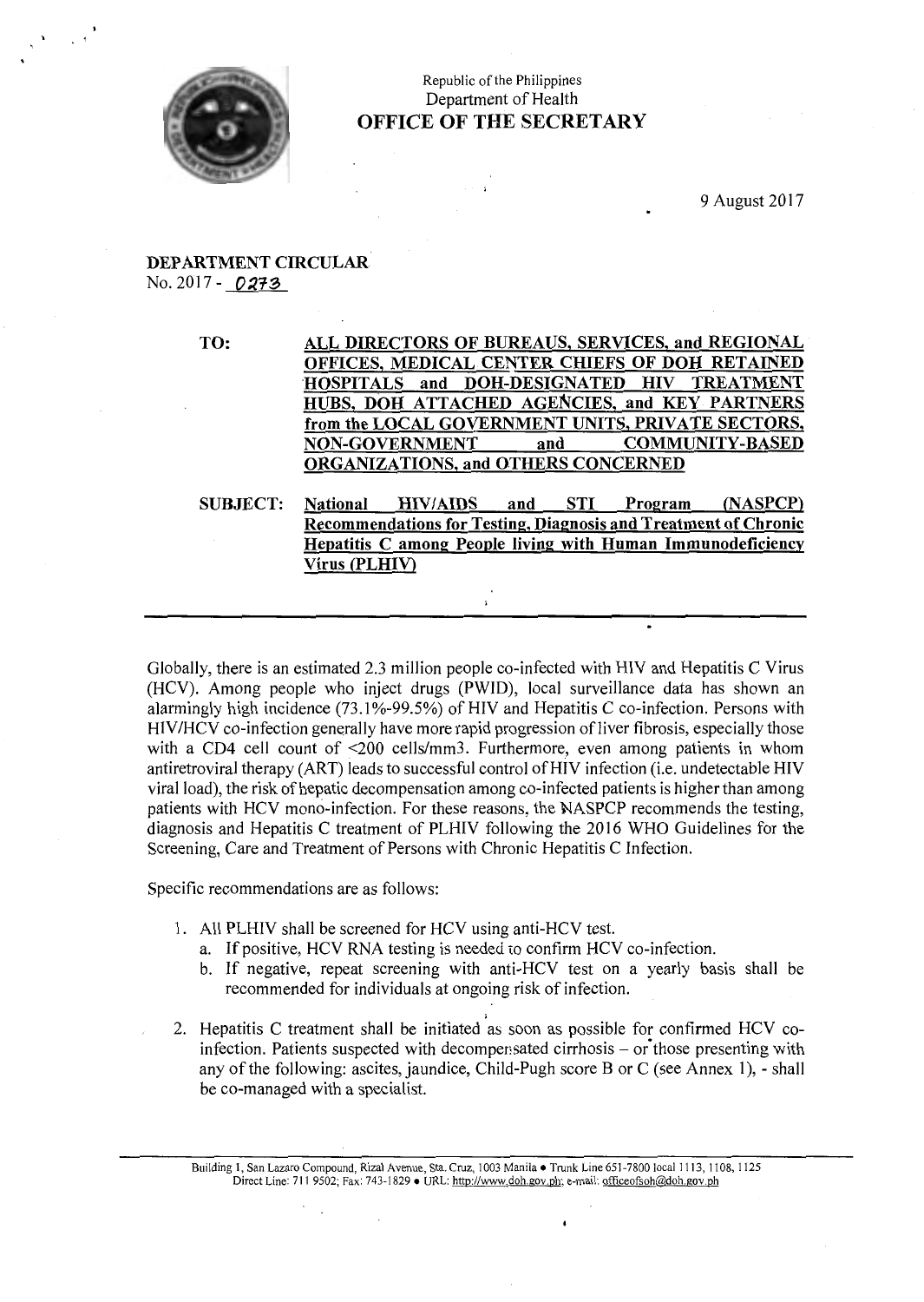- 3. The recommended HCV treatment regimen for PLHIV with no cirrhosis is Daclatasvir (60 mg) and Sofosbuvir (400 mg) to be given daily for 12 weeks. Treatment shall be extended to 24 weeks for patients with compensated or decompensated cirrhosis. HCV treatment regimen may be given together with anti-retroviral therapy.
- 4. Daclatasvir dosing shall be adjusted to 90 mg tablet per day for patients on Efavirenzcontaining regimen.
- 5. Repeat HCV -RNA testing shall be done 12 weeks after completion of treatment to determine treatment success. If HCV RNA is detectable, patient is considered to be treatment failure and shall be referred to a specialist.
- 6. Standard reporting forms shall be utilized (See Annex 2 and 3).

For immediate dissemination and strict compliance.

By Authority Secretary of Health:

GERARDO V. BAYUGO, MD, MPH, CESO III Undersecretary of Health Office for Technical Services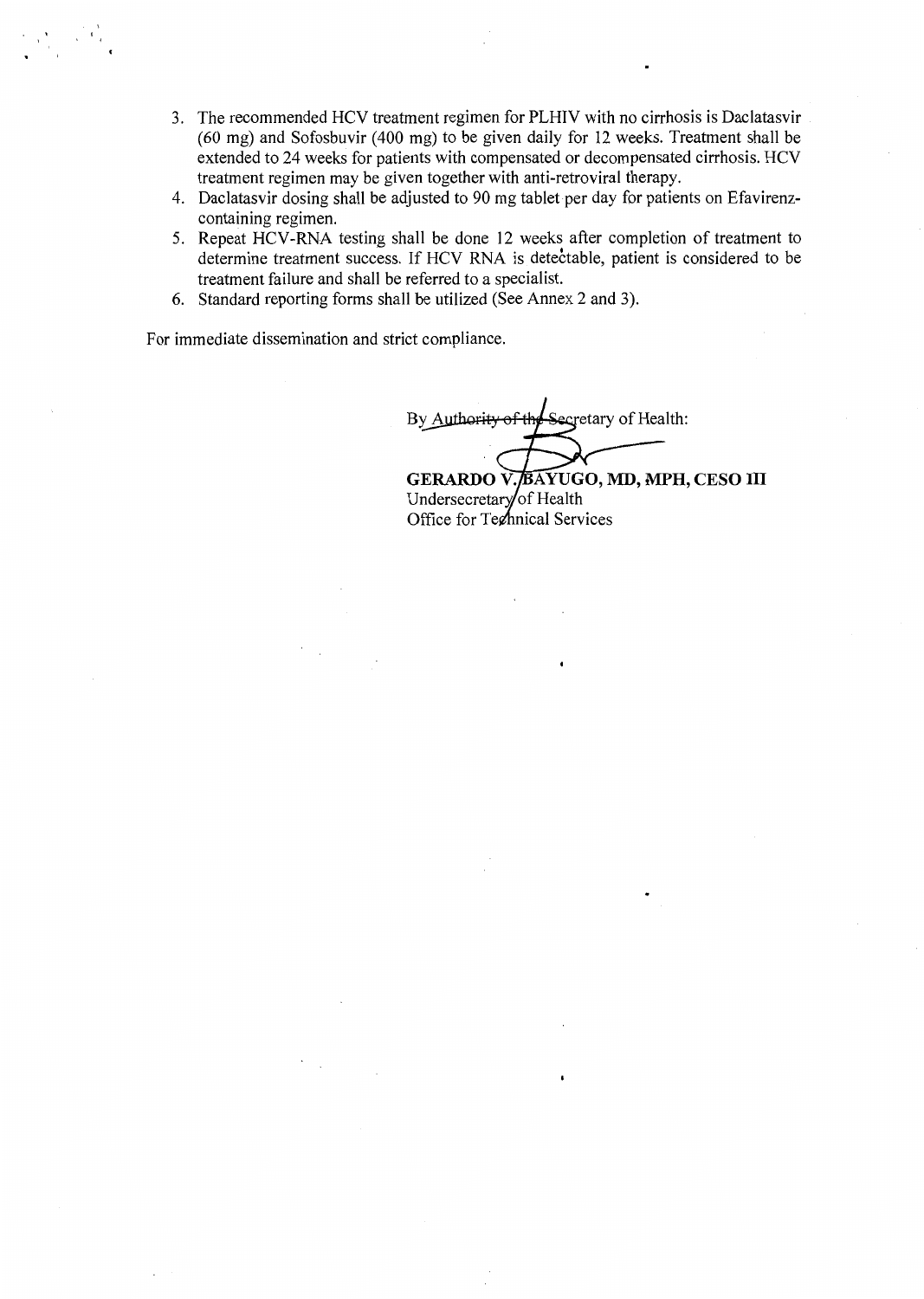#### **Annex 1. Child-Pugh Score**

 $\mathbf{r}$ 

 $\mathbb{R}^2$ 

Source: WHO Guidelines for the Screening, Care and Treatment of Persons with Chronic Hepatitis C

 $\sim$ 

 $\cdot$ 

 $\bullet$ 

| Points                                          | <u> Tangan Manazarta dan sebagai pada sahi</u> | $\gamma$ . The set of $\gamma$ | 3                       |
|-------------------------------------------------|------------------------------------------------|--------------------------------|-------------------------|
| Encephalopathy                                  | None                                           | Minimal (grade 1 or 2)         | Advanced (grade 3 or 4) |
| <b>Ascites</b>                                  | Absent                                         | Controlled                     | Refractory              |
| Total bilirubin<br>$(\mu \text{mol/L})$ (mg/dL) | $<$ 34 $(<$ 2)                                 | $34 - 51(2 - 3)$               | $>51$ ( $>3$ )          |
| Albumin (g/dL)                                  | >3.5                                           | $2.8 - 3.5$                    | 2.8                     |
| Prothrombin time<br>(seconds) or PT-INR         | $<4$ or $<1.7$                                 | 4–6 or $1.7$ –2.3              | $>6$ or $>2.3$          |

PT-INR; prothrombin time international normalized ratio

 $\overline{a}$  $\overline{\phantom{a}}$ 

l.

Child-Pugh Class A: 5-6 points

Child-Pugh Class B: 7-9 points

Child-Pugh Class C: 10-15 points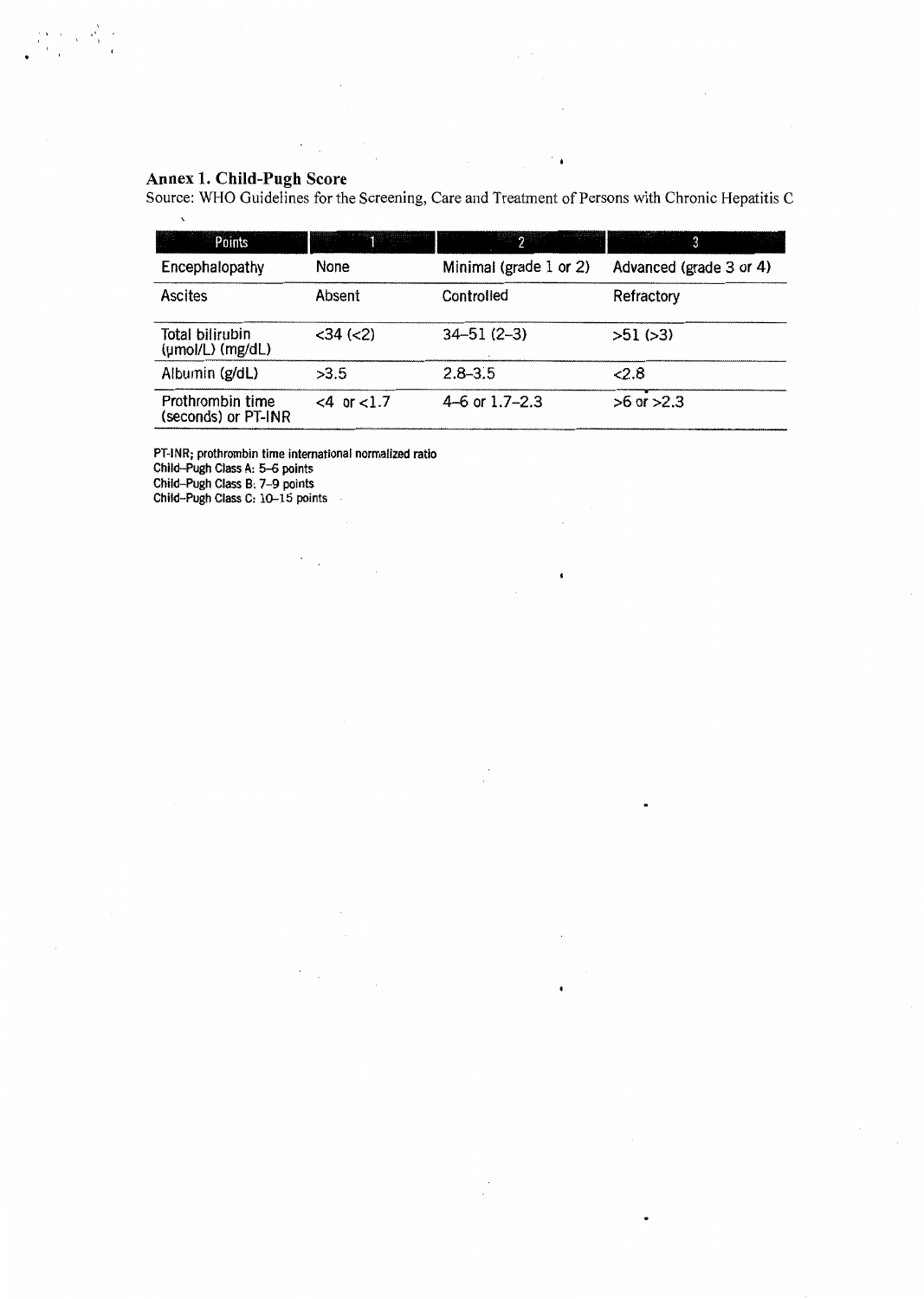# Annex 2. HCV-HIV Quarterly Care Report

 $\frac{\sum\limits_{i=1}^k\sum\limits_{j=1}^k\left(\sum\limits_{j=1}^k\sum\limits_{j=1}^k\right)^2}{\sum\limits_{j=1}^k\sum\limits_{j=1}^k\sum\limits_{j=1}^k\left(\sum\limits_{j=1}^k\sum\limits_{j=1}^k\right)^2}.$ 

| <b>HCV-HIV OUARTERLY REPORT</b>                                |     |   |                |
|----------------------------------------------------------------|-----|---|----------------|
| <b>Name of Facility:</b>                                       |     |   |                |
| Reporting Period: Q__Y_                                        |     |   |                |
|                                                                |     |   |                |
| A. HCV Screening and Diagnosis (Current Quarter)               |     |   |                |
| <b>Indicators</b>                                              | No. | % | <b>Remarks</b> |
| No. of new cases of People Living with HIV (PLHIV) within the  |     |   |                |
| reporting period                                               |     |   |                |
| No. of old cases of People Living with HIV (PLHIV) seen in the |     |   |                |
| facility within the reporting period                           |     |   |                |
| Total No. of People Living with HIV (PLHIV) seen in the        |     |   |                |
| facility within the reporting period                           |     |   |                |
| <b>HCV</b> Screening                                           |     |   |                |
| No, and % of new cases of PLHIV screened for HCV               |     |   |                |
| No. and % of old cases of PLHIV screened for HCV               |     |   |                |
| Total No. and % of PLHIV screened for HCV                      |     |   |                |
| <b>HCV Diagnosis</b>                                           |     |   |                |
| No. and % of new PLHIV confirmed positive for HCV              |     |   |                |
| No. and % of old PLHIV confirmed positive for HCV              |     |   |                |
| Total No. and % of PLHIV confirmed positive for HCV            |     |   |                |
| <b>HCV</b> Treatment                                           |     |   |                |
| No. and % of new PLHIV with HCV started on HCV Treatment       |     |   |                |
| No. and % of old PLHIV with HCV started on HCV Treatment       |     |   |                |
| Total No. and % of PLHIV with HCV started on HCV               |     |   |                |
| Treatment                                                      |     |   |                |

 $\bar{z}$ 

# B. HCV Treatment Outcome of PLHIV started on treatment during cohort period (patients started on treatment from 2 quarters' ago)\*

 $\overline{1}$ 

 $\blacksquare$ 

| Indicators                                                                                                                                                                                                                                    | No.          | %                                | Remarks .   |  |
|-----------------------------------------------------------------------------------------------------------------------------------------------------------------------------------------------------------------------------------------------|--------------|----------------------------------|-------------|--|
| No. and % of PLHIV who completed HCV treatment                                                                                                                                                                                                |              |                                  |             |  |
| No. and % of PLHIV with HCV who were successfully treated<br>(completed and cured)                                                                                                                                                            |              |                                  |             |  |
| <b>Treatment Outcome Summary:</b>                                                                                                                                                                                                             |              |                                  |             |  |
| Total No. of PLHIV started on HCV treatment during the                                                                                                                                                                                        |              | Treatment Outcome (No: of PLHIV) |             |  |
| <b>Exactly cohort period*</b> and with the state of the state of the state of the state of the state of the state of the state of the state of the state of the state of the state of the state of the state of the state of the st           | <b>Cured</b> | Completed My Railed              | <b>ITEU</b> |  |
| *If current quarter is Q1, treatment outcome report is for those patients started on HCV treatment in Q3 of last year<br>If current quarter is Q2, treatment outcome report is for those patients started on HCV treatment in Q4 of last year |              |                                  |             |  |
| If current quarter is Q3, treatment outcome report is for those patients started on HCV treatment in Q1 of this year                                                                                                                          |              |                                  |             |  |
| If current quarter is Q4, treatment outcome report is for those patients started on HCV treatment in Q2 of this year                                                                                                                          |              |                                  |             |  |
|                                                                                                                                                                                                                                               |              |                                  |             |  |
| Prepared by:                                                                                                                                                                                                                                  | Approved by: |                                  |             |  |
| HACT staff (date)                                                                                                                                                                                                                             |              | <b>HACT Leader (date)</b>        |             |  |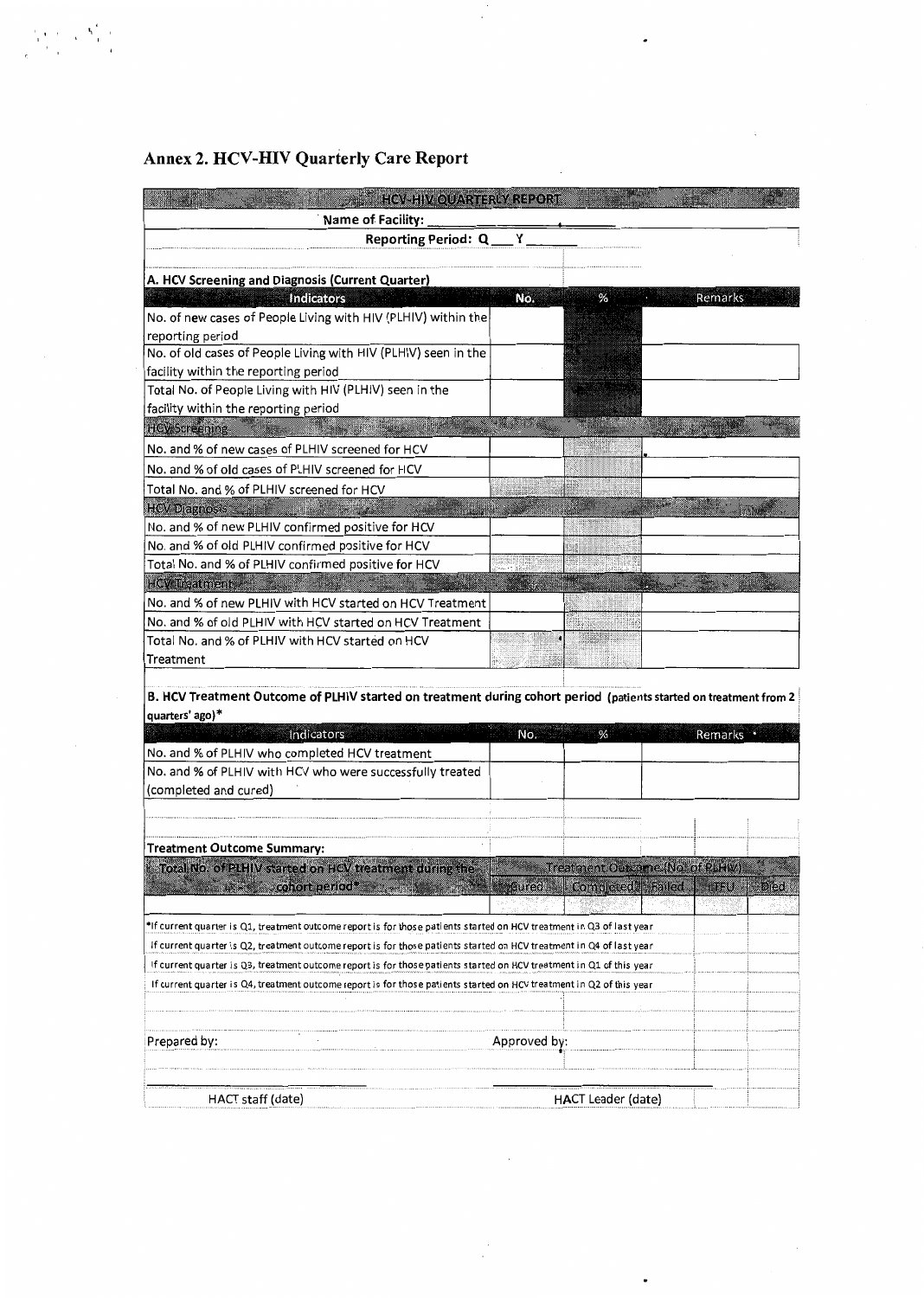### **Annex 3. Viral Hepatitis Patient Management Card**

### Viral Hepatitis Patient Management Card

#### **Identification:**  UIC: \_\_ 1 \_ \_1 \_ \_1\_\_\_\_\_\_\_\_ Philhealth No.: \_\_\_\_\_\_ \_ \*UIC: First two letters of mother's name, first two letters of father's name, two-digit birth order, birthdate (MM-DD-YYYY) Patient's Full name:<br>
Current residence: City/Municipality: Province:<br>
Province: Current residence: City/Municipality: KP Class:  $|$  |MSM  $|$  | TGP  $|$  | SW  $|$  | IDU  $|$  | Partner of KP **Infection status on enrolment: Enrolment date:** \_ \_I\_ **Reporting Period (Q \_ Y** \_\_j  $HBSAg: |$  Positive | Negative | Not done  $HBV$  DNA:  $|$   $|$  Value  $|$  Negative  $|$  Not done Date of first diagnosis of HBV infection:  $\frac{1}{2}$ Anti -HCV: | |Positive| | Negative | | Not done HCV RNA: I\_IPositiveU Negative U Not done HCV Core Ag: | |Positive| | Negative | | Not done Date of first diagnosis of HCV infection:  $\frac{1}{2}$ **Staging: Staging date:**  $\frac{1}{2}$ ALT: IU/mL Clinical cirrhosis diagnosis:  $|$  |Yes| | No APRI:  $||$  Not done Fibrotest:  $\qquad \qquad \qquad \text{1 Not done}$ Elastometry:  $\qquad \qquad$  | Not done **Hepatitis B treatment:**  Start Anti -HBV tr~atment regimen: \_\_\_\_\_\_\_\_ \_ Date tested: --- Date stated:  $\frac{1}{1}$ Date stopped:  $\frac{1}{\sqrt{2}}$ Anti --HBV treatment regim<br>
Annual viral response asses<br>
Date tested:  $\frac{1}{\sqrt{1-\frac{1}{n}}}$ <br>
Date tested:  $\frac{1}{\sqrt{1-\frac{1}{n}}}$ Annual viral response assessment Annual viral response asses<br>Date tested:  $\frac{1}{\frac{1}{\frac{1}{\frac{1}{\cdots}}}}$ <br>Date tested:  $\frac{1}{\frac{1}{\cdots}}$  /  $\frac{1}{\frac{1}{\cdots}}$ <br>Date tested:  $\frac{1}{\frac{1}{\cdots}}$  /  $\frac{1}{\cdots}$ ALT: IU/mL HBV DNA: | |Positive| | Negative | | Not done  $\frac{1}{2}$ Date tested: ---  $\sqrt{ }$ HBV DNA: I\_IPositiveU Negative U Not done ALT: IU/mL  $HBV DNA: |$  Positive Negative  $|$  Not done ALT: IU/mL  $\sqrt{ }$  $\cdot$  $HBV DNA: [Positive]$  Negative  $|Not$  done ALT: IU/mL  $\sqrt{ }$ ALT: IU/mL HBV DNA: | |Positive| | Negative | | Not done Date tested: **Hepatitis C treatment:**  Start<br>Anti -HCV treatment regimen: Date stated: / / Date completed:  $1$ Sustained viral response assessment

Date tested:  $\sqrt{ }$ 

HCV RNA: | | | Positive| | Negative | | Not done